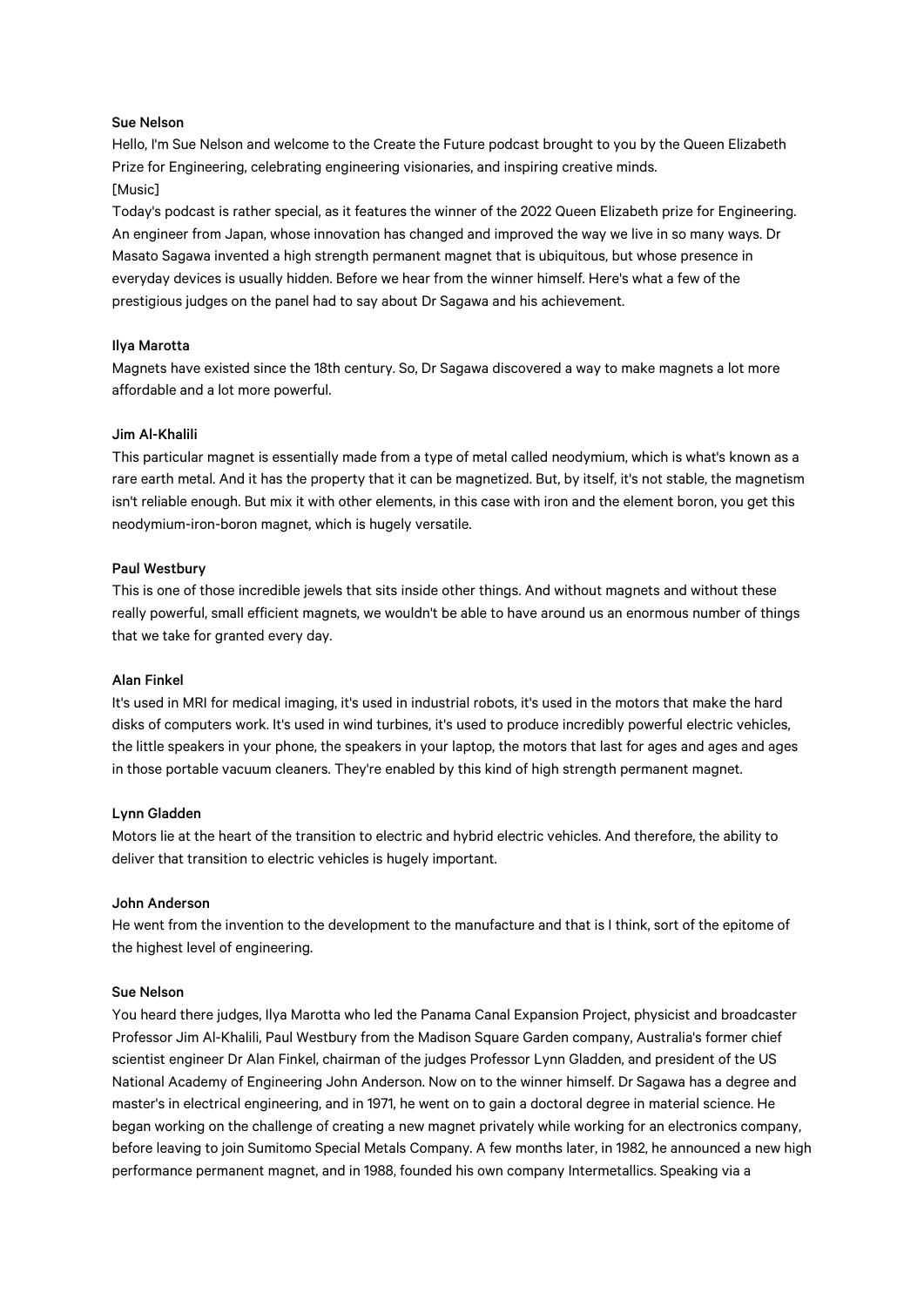translator, I began by asking Dr Sagawa how he felt about winning the 2022 Queen Elizabeth Prize for Engineering.

## Masato Sagawa

I feel very happy and honoured to have received such a prestigious engineering prize and I have nothing but respect and gratitude to the people of the UK for having such an award.

## Sue Nelson

Now your work has changed the world we live in, do you reflect on what a difference you've made to so many people's lives?

### Masato Sagawa

After I had made my announcement of my finding, I found that all across the world who are in the field of magnets and not only magnets but magnetism have come forward with the academics to give me some accolades in regards to my findings, and through that, I started receiving invitations to hold lectures at international conferences, at not only that, a lot of the magnet manufacturers have also invited me to their premises to visit their factories and plants. And a lot of the people who are working in those manufacturers have also expressed their gratitude.

### Sue Nelson

That's lovely. Is there an application of your work that's surprised you, or perhaps please do the most?

#### Masato Sagawa

What I found surprising the most is in the area of the hard disk. And before the invention of the neodymium magnets, they've had to use magnets that weighed 30 kilograms, which you couldn't possibly carry around. But because of the invention, we've been able to have the same performance through neodymium magnets that you can carry in the palm of your hand. So that's one happy outcome through the invention of the neodymium magnets. And then another one is in the area of air conditioning. And because of the invention of the magnet, the efficiency of air conditioners has increased greatly, halving the electrical consumption. And this has been now widely adopted around the world. I don't know how it is in Europe, Japan certainly is very hot. So, there'll be a use of air conditioning. And perhaps in the in Europe, maybe it's not so hot, so it won't be used as much, but I'm really happy that this outcome has allowed the magnet to be used widely across the world.

### Sue Nelson

And when did your interest in permanent magnets begin?

## Masato Sagawa

My interest really started, after my PhD at the University, I joined a company and after a few years, I got a role to try and improve the strong magnet that was available and the magnet then was samarium-cobalt. So that was really when I started taking an interest in these permanent magnets.

### Sue Nelson

Why did these magnets need improving then, what were their limitations?

#### Masato Sagawa

The issues with the samarium-cobalt magnets is that we had to use a substantial amount of cobalt in those magnets, up to about 70% of the total and that also lends itself to its availability in resource. And because it was very scarce. And the second point is that if you have a look at the magnetic moment of cobalt, this is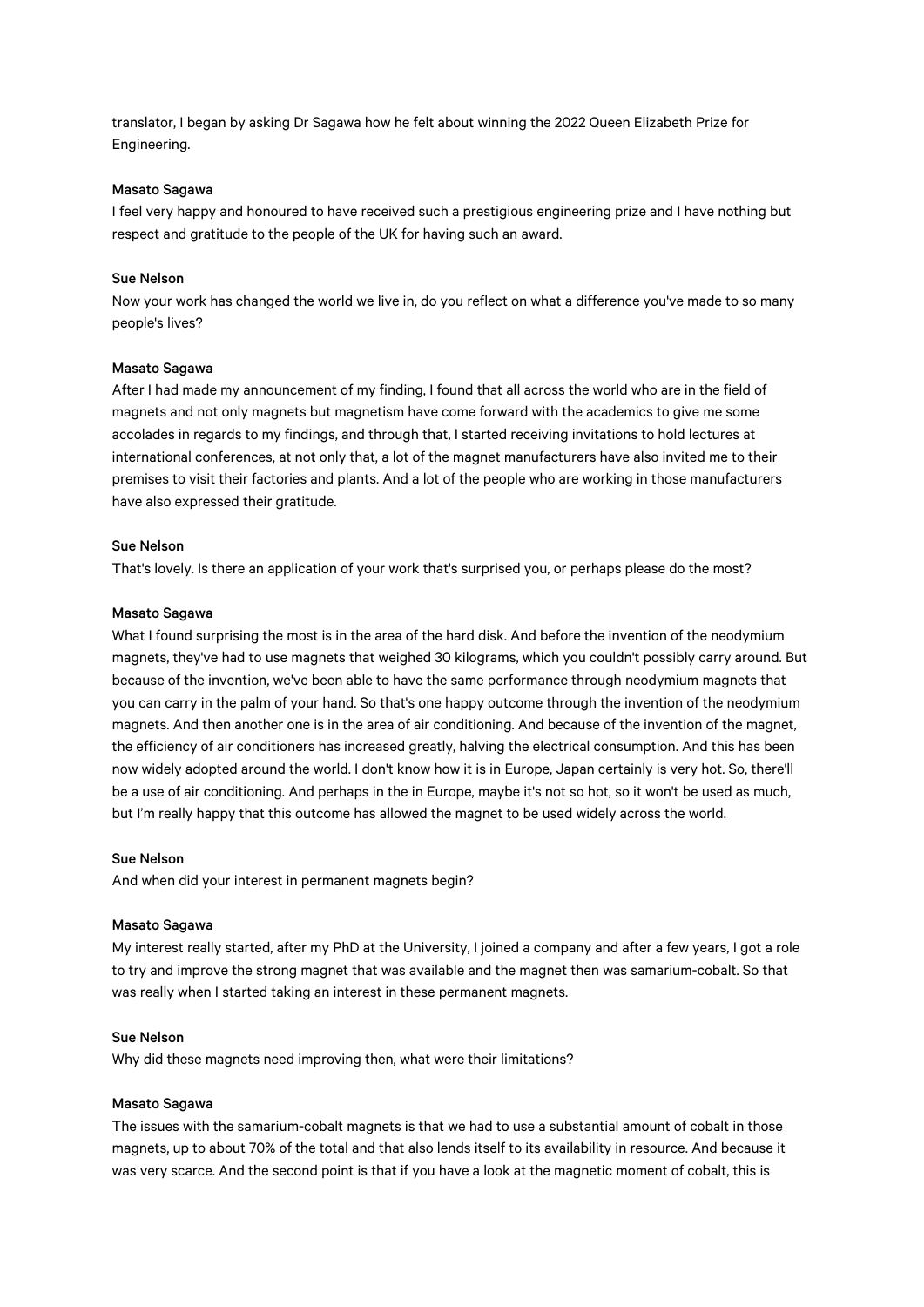substantially smaller than what you would see for iron, the cobalt magnetic moment is 70% less than iron. So, we knew that if we could use iron, we would have a much better magnet, but we didn't know how to address this issue.

# Sue Nelson

So what were the engineering challenges then for producing a stronger permanent magnet?

## Masato Sagawa

First of all, if we have a look at the samarium-cobalt, the samarium part is the rare earth portion. And what I needed to do was to find the rare earth and iron compound which would be appropriate for a magnet because the rare earth portion didn't have to be samarium, there are 17 types of those. But I just needed to find the iron being the main component, with a combination of another rare earth. So that's what I needed to find. Plus, the second point was that having this compound as the main component, we would need to have this compound have a microstructure and give it an alloy construction that's appropriate for magnets. Furthermore, I had to find out a way to produce those magnets and compounds that I would find.

## Sue Nelson

And how did you go about solving these problems?

### Masato Sagawa

What I needed to do was to find a good compound between rare earth and iron. And I had also known that the existing rare earth and iron compounds were not good. And at the time I was able to attend a lecture which touched upon why the currently available rare earth iron compounds were not good. And there, the lecture stated that because the interatomic distances between the iron atoms were too small and that's why it wasn't giving the magnetic performance that it needed, but if there was a way to increase the internal atomic difference between the iron atoms, then this will give a substantial improvement to the magnetism, I took that as a hint, and I started looking into introducing atoms and elements like carbon and boron in-between the iron atoms-because they had a small atomic radius-and tried to come up with a compound which has these carbon and boron atoms to make it into a more appropriate magnet. And taking that as the initiative, I started performing experiments repeatedly and after going through such endeavours, I was able to discover the compound. I discovered the compound within a year, but what I also needed to do to make it into an appropriate magnet was to have the appropriate microstructure of the compound to make it into an appropriate material for a magnet and I went into trial and error after discovering the compound and it took me another three years to come to that alloy microstructure.

#### Sue Nelson

And it involved something known as a sintering process that you used. Could you explain this process and why it was different?

## Masato Sagawa

I had discovered the neodymium-iron-boron compound, and I was able to make the alloy microstructure with this compound. But in the process, I had known that sintering might be appropriate for making this magnet and through a series of trials and errors and trying to come up with the best composition. Why sintering is good? Well, if I go through the process, first we have the alloy, and then we pulverize it, and then we put it through a metal dye, we press the material in a vacuum and then we heat it up, which gives you a sintered body and then that turns into the most appropriate neodymium magnet. It is a process which is pretty similar to what was used for the samarium-cobalt magnets, but the composition of the neodymium-iron-boron magnet is 31% neodymium, 61% iron, and 1% boron. And we came up with this composition after a series of trial and errors. But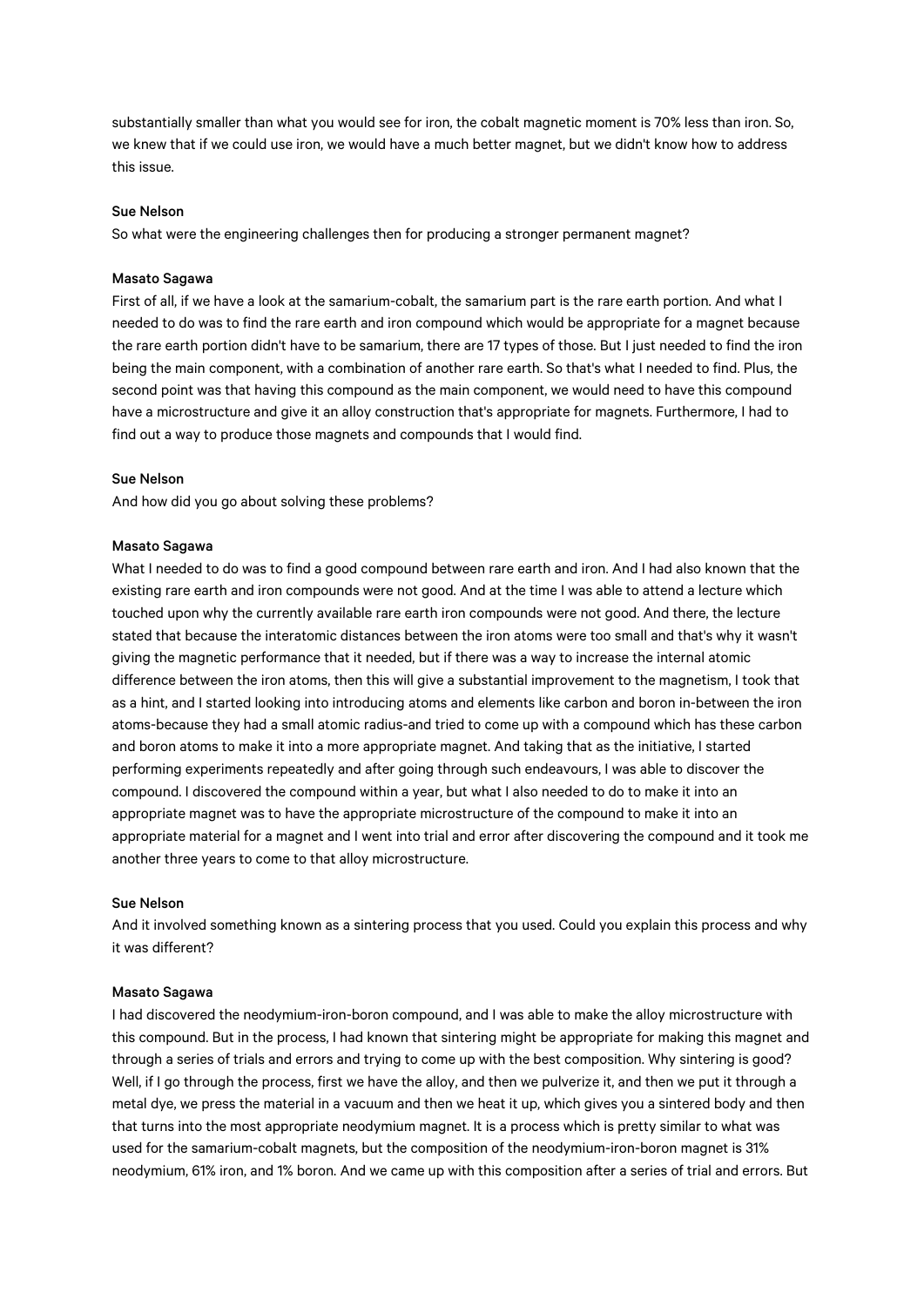after having come up with this competition, we were able to create the world's number one magnet. And we filed for the patent in July of 1982.

## Sue Nelson

And how did this new magnet compare to existing permanent magnets? What made them so much stronger and better than the ones that had been around up until then.

## Masato Sagawa

The new magnet that we came up with is really strong. And if you compare it with what was available then, the strongest magnet was the samarium-cobalt. And what's important to know is that the main constituent is the iron. And the advantage over the samarium-cobalt is that it's much cheaper to get the iron. So, the magnet itself will be much, much cheaper, it's readily available. And the second point is that the iron has a much larger magnetic moment. So, any magnet that's made from iron has a magnetic property 1.5x to 2x better than the samarium-cobalt magnets. And the neodymium that's in the compound is quite elastic in nature so the magnet resulting from that has very high durability.

#### Sue Nelson

The judges were also impressed not just by the engineering and technology advances that this new permanent magnet enabled but also the tenacity that Dr Sagawa had in order to get it produced. He's now worked on permanent magnets for 40 years, and continues to do so. And this is what the judges, former VP of IBM Research Josephine Cheng, Amazon's Research Manager Abdigani Diriye, and the chairman of India's National Innovation Foundation Dr Ramesh Mashelkar**,** had to say.

## Ramesh Mashelkar

To me, he's an icon. To me, he's a role model. And the reason is a very simple one. You know, in life, what matters is purpose, perseverance, and passion.

## Josephine Cheng

The prize for Dr Sagawa represents a long journey of innovation, from discovery to resolving all the problems with a lot of innovation, to manufacturing. And that whole journey is really amazing.

### Abdigani Diriye

And I think what really speaks to me is his perseverance and decade's worth of experimentation, trial and error, and his commitment. And I think it's a great lesson for many of us, especially those who are looking for a career in engineering and science.

### Sue Nelson

Now, we heard that several of the judges admiring your perseverance in getting your innovation made and then manufactured on a large scale, what qualities do you think an engineer needs to have in order to be successful?

## Masato Sagawa

I would say that I really like experiments. And I really like making samples and repeating those experiments. Whatever substance I have at hand or materials, I would think about how those materials are working inside my head, I perform experiments. And once I come to a viable idea, then I try to make samples and measure what we can do with those materials, and I really like this cycle of making samples and measures. And I think that was one of the keys that led me to my success.

### Sue Nelson